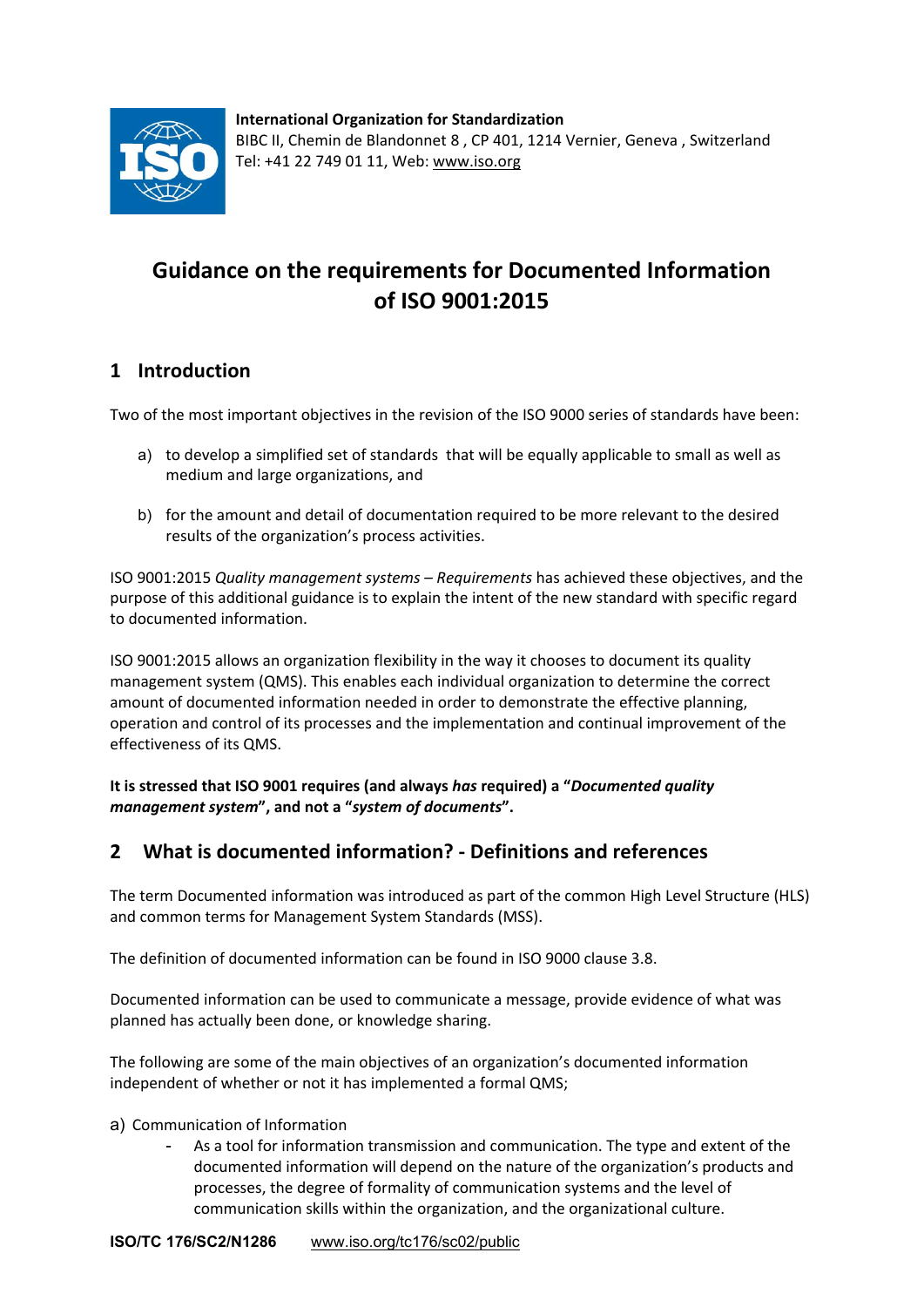- b) Evidence of conformity
	- Provision of evidence that what was planned has actually been done.
- c) Knowledge sharing
- d) To disseminate and preserve the organization's experiences. A typical example would be a technical specification, which can be used as a base for design and development of a new product or service.

A list of commonly used terms and definitions relating to documented information is presented in ISO 9001:2015 Annex A.

It must be stressed that, according to ISO 9001:2015 clause 7.5.3 *Control of documented information requirements,* documents may be in any form or type of medium, and the definition of "document" in ISO 9000:2015 clause 3.8.5 gives the following examples:

- − paper
- − magnetic
- − electronic or optical computer disc
- − photograph
- − master sample

#### **3 ISO 9001:2015 Documentation Requirements**

ISO 9001:2015 clause 4.4 *Quality management systems and its processes* requires an organization to *"maintain documented information to the extent necessary to support the operation of processes and retain documented information to the extent necessary to have confident that the processes are being carried out as planned."*

Clause 7.5.1 *General* explains that the quality management system documentation *shall* include:

- a) documented information required by this International standard;
- b) documented information determined by the organization as being necessary for the effectiveness of the quality management system

The note after this Clause make it clear that the extent of the QMS documented information can differ from one organization to another due to the:

- a) size of organization and its type of activities, processes, products and services;
- b) complexity of processes and their interactions,
- c) competence of persons.

All the documented information that forms part of the QMS has to be controlled in accordance with clause 7.5 *Documented information.*

### **4 Guidance on Clause 7.5 of ISO 9001:2015**

The following comments are intended to assist users of ISO 9001:2015 in understanding the intent of the general documented information requirements of the International Standard. Documented information can refer to: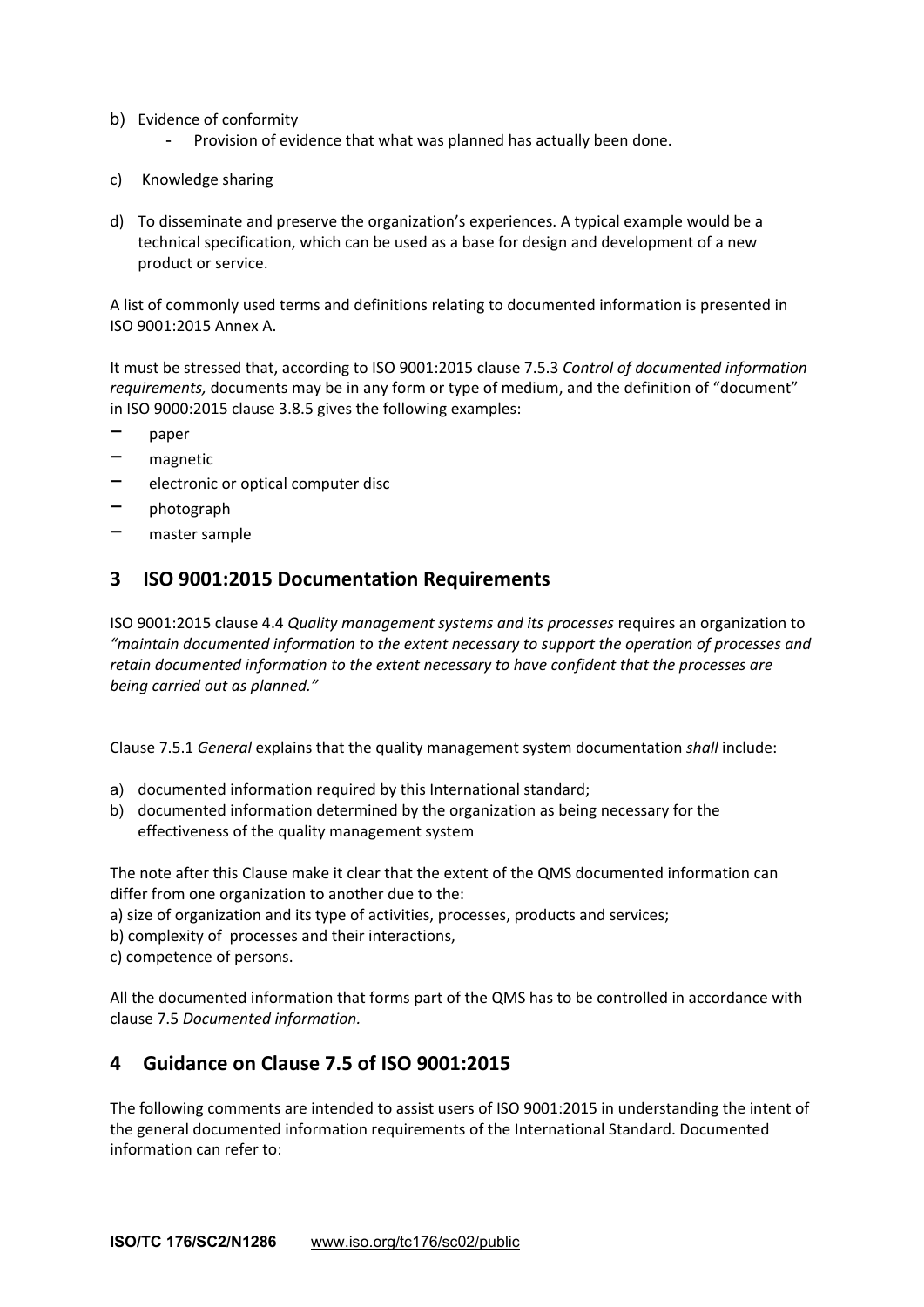a) Documented information needed to be *maintained* by the organization for the purposes of establishing a QMS (high level transversal *documents*). These include:

- The scope of the quality management system (clause 4.3).
- − Documented information necessary to support the operation of processes (clause 4.4).
- The quality policy (clause 5.).
- The quality objectives (clause 6.2).
- This documented information is subject to the requirements of clause 7.5.

b) Documented information *maintained* by the organization for the purpose of communicating the information necessary for the organization to operate (low level, specific *documents*). See 4.4. Although ISO 9001:2015 does not specifically requires any of them, examples of documents that can add value to a QMS may include:

- − Organization charts
- − Process maps, process flow charts and/or process descriptions
- − Procedures
- − Work and/or test instructions
- − Specifications
- − Documents containing internal communications
- − Production schedules
- − Approved supplier lists
- − Test and inspection plans
- Quality plans
- Quality manuals
- − Strategic plans
- − Forms

Where it exists, all such documented information, is also subject to the requirements clause 7.5.

c) Documented information needed to be *retained* by the organization for the purpose of providing evidence of result achieved (records). These include:

- Documented information to the extent necessary to have confidence that the processes are being carried out as planned (clause 4.4).
- Evidence of fitness for purpose of monitoring and measuring resources (clause 7.1.5.1).
- Evidence of the basis used for calibration of the monitoring and measurement resources (when no international or national standards exist) (clause 7.1.5.2).
- Evidence of competence of person(s) doing work under the control of the organization that affects the performance and effectiveness of the QMS (clause 7.2).
- Results of the review and new requirements for the products and services (clause 8.2.3).
- Records needed to demonstrate that design and development requirements have been met (clause 8.3.2)
- − Records on design and development inputs (clause 8.3.3).
- − Records of the activities of design and development controls (clause 8.3.4).
- Records of design and development outputs (clause 8.3.5).
- Design and development changes, including the results of the review and the authorization of the changes and necessary actions (clause 8.3.6).
- − Records of the evaluation, selection, monitoring of performance and re‐evaluation of external providers and any and actions arising from these activities (clause 8.4.1)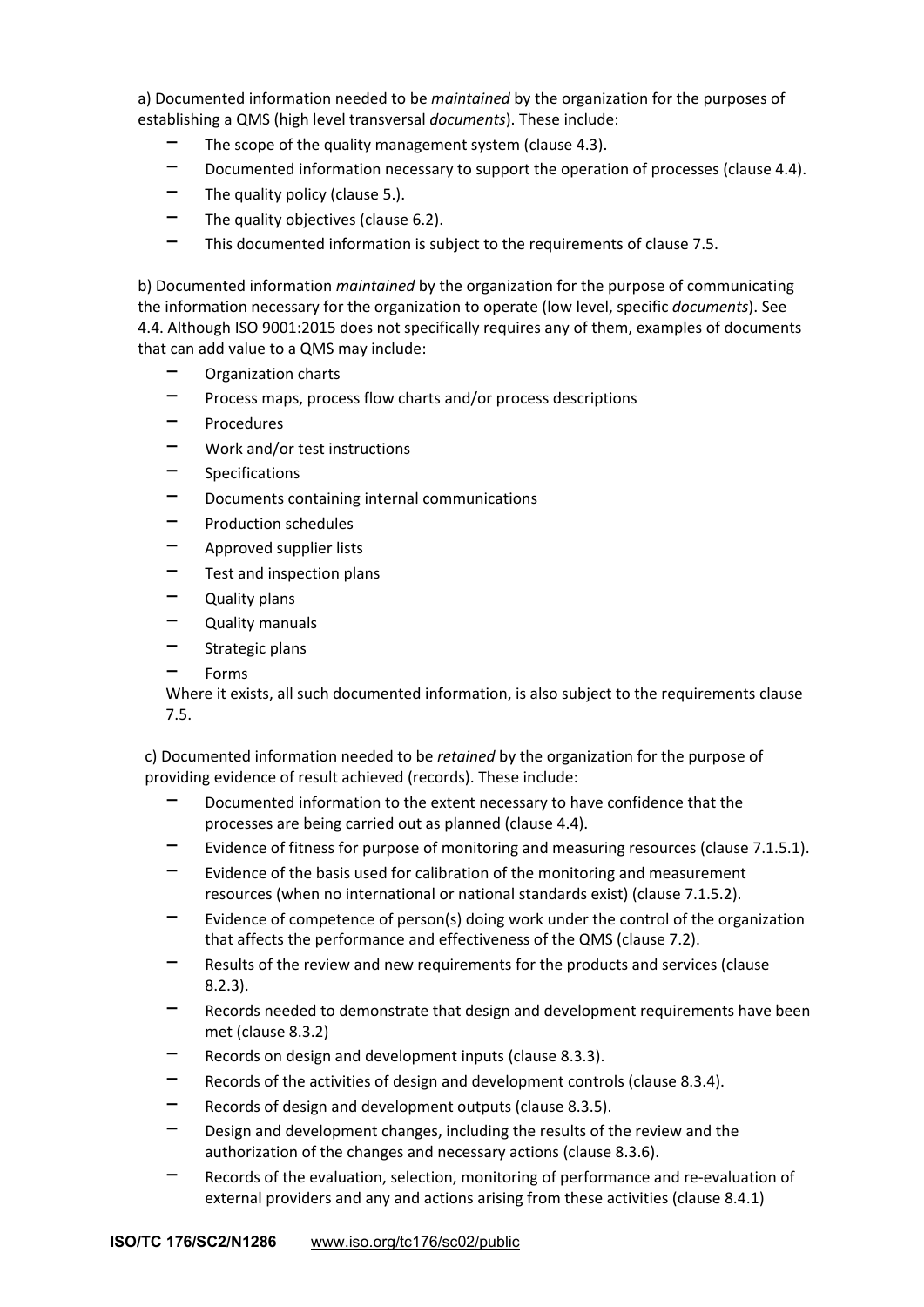- Evidence of the unique identification of the outputs when traceability is a requirement (clause 8.5.2).
- Records of property of the customer or external provider that is lost, damaged or otherwise found to be unsuitable for use and of its communication to the owner (clause 8.5.3).
- − Results of the review of changes for production or service provision, the persons authorizing the change, and necessary actions taken (clause 8.5.6).
- Records of the authorized release of products and services for delivery to the customer including acceptance criteria and traceability to the authorizing person(s) (clause 8.6).
- Records of nonconformities, the actions taken, concessions obtained and the identification of the authority deciding the action in respect of the nonconformity (clause 8.7).
- − Results of the evaluation of the performance and the effectiveness of the QMS (clause 911)
- Evidence of the implementation of the audit programme and the audit results (clause 9.2.2).
- Evidence of the results of management reviews (clause 9.3.3).
- Evidence of the nature of the nonconformities and any subsequent actions taken (clause 10.2.2).;
- Results of any corrective action (clause 10.2.2).

**Organizations are free to develop other records that may be needed to demonstrate conformity of their processes, products and services and quality management system. Where they exists, all such records are also subject to the requirements clause 7.5.**

## **5 Organizations preparing to implement a QMS**

For organizations that are in the process of implementing a QMS, and wish to meet the requirements of ISO 9001:2015, the following comments may be useful.

- For organizations that are in the process of implementing or have yet to implement a QMS, ISO 9001:2015 emphasizes a process approach. This includes:
	- determining the processes necessary for the effective implementation of the quality management system
	- determining the interactions between these processes.
	- *▪ documenting* the processes to the extent necessary to assure their effective operation and control. (It may be appropriate to document the processes using process mapping tools. It is emphasized, however, that documented process mapping tools are *not* a requirement of ISO 9001:2015).
- − Analysis of the processes should be the driving force for defining the amount of documented information needed for the quality management system, taking into account the requirements of ISO 9001:2015. It should *not* be the documented information that drives the processes.

## **6 Organizations wishing to adapt an existing QMS**

For organizations that currently have a QMS the following comments are intended to assist in understanding the changes to documented information that may be required or facilitated by the transition to ISO 9001:2015: